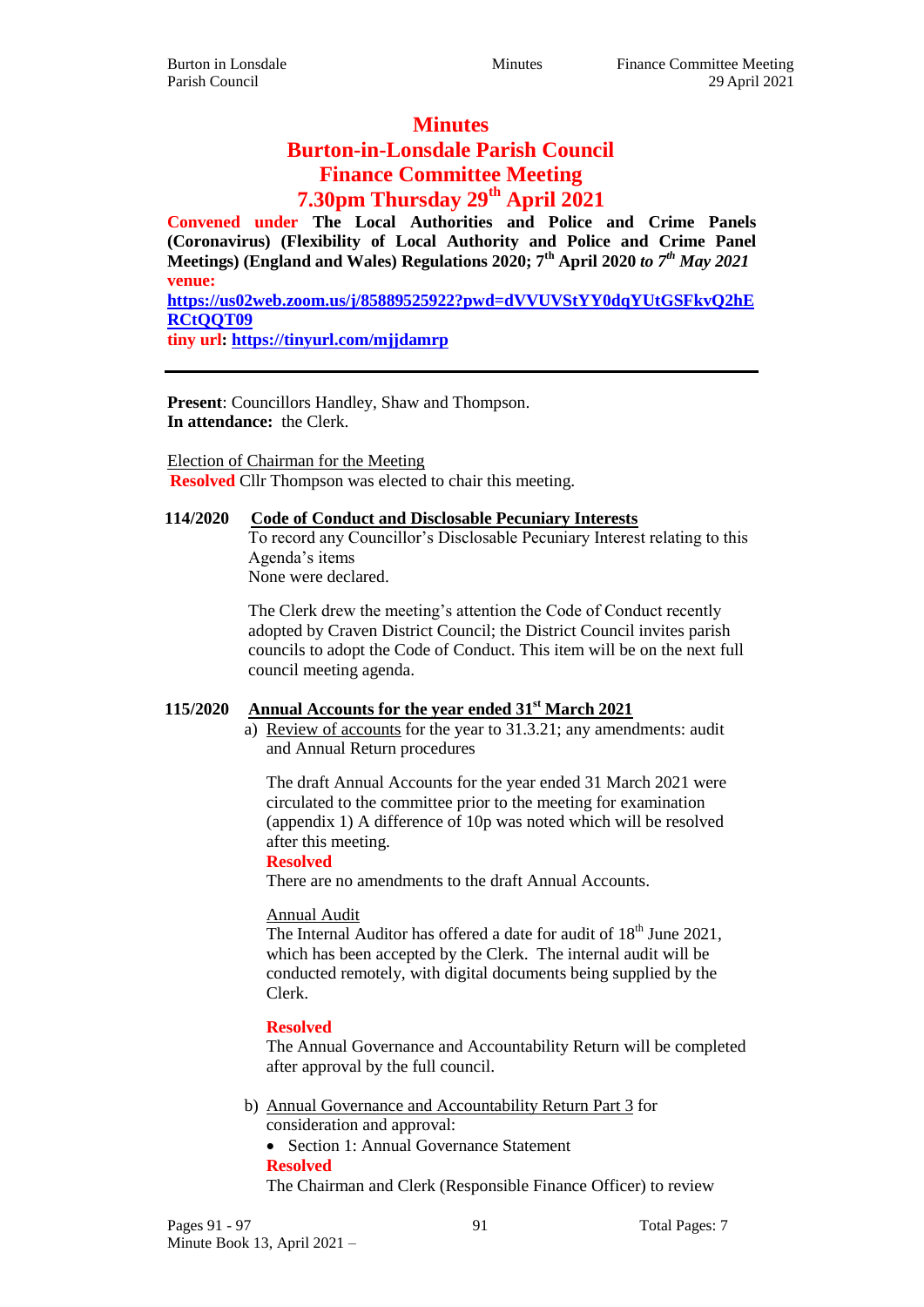AGAR Part 3 Section 1 outside the meeting and circulate responses to the Finance Committee, so that the Committee may make its recommendations to Full Council.

• Section 2: Accounting Statements year ended  $31<sup>st</sup>$  March 2021 Variances that are 15% different to the previous year require an explanation.

#### **Resolved**

The items 1 to 10 to take figures from annual accounts (see appendix 2).

The following explanations to be offered for variances 15% different from the previous year:

Box 3 Total Other Receipts: COVID related grants £20636

Box 4 Staff Costs: Clerk's salary increase from £11/hr to £11.30/hr & increased hours

Box 6 Total Other Payments: Recreation Field works £2,925; New play equipment £2720

Boxes 7 & 8: COVID related grants £20636

Box 10 Total Borrowings: Decreases by fixed amount of £1800 p.a. (PWLB).

Clerk to ensure previous year's figures (2019-20) are correct.

 Annual Governance and Accountability Return: signing of Accounting Statements

#### **Resolved**

The Accounting Statements to be recommended to full council and to be approved at full council.

• Public Rights: suggested inspection dates (30 working days); web publication date

#### **Resolved**

The period for the exercise of public rights to inspect the Accounts to be between  $14<sup>th</sup>$  June and  $23<sup>rd</sup>$  July after the AGAR has been approved by the full council. Notice to be posted  $11<sup>th</sup>$  June 2021.

c) Risk Assessments Review (physical and financial); insurance cover and recommendations for 2021-22

Risk Assessments

Cllr Shaw has examined the risk assessments; the risk assessments relating to COVID will require review in light of new COVID restrictions. The Multi Use Games Area (MUGA) also to be included.

#### Insurance

The Chairman indicated the MUGA may be taken on by the Parish Council; in any case, the Clerk to check with insurer if the MUGA is already included under the Public Liability section relating to the Recreation Field for the period  $1<sup>st</sup>$  June 2021-31 $<sup>st</sup>$  May 2022.</sup>

## **116/2020 Recommendations to full Council**

a) To recommend the 2020-21 annual accounts with/out amendment(s) be agreed, subject to the internal audit

**Resolved**

To recommend to full council the annual accounts for the year ended 31 March 2021 as per Appendix 1.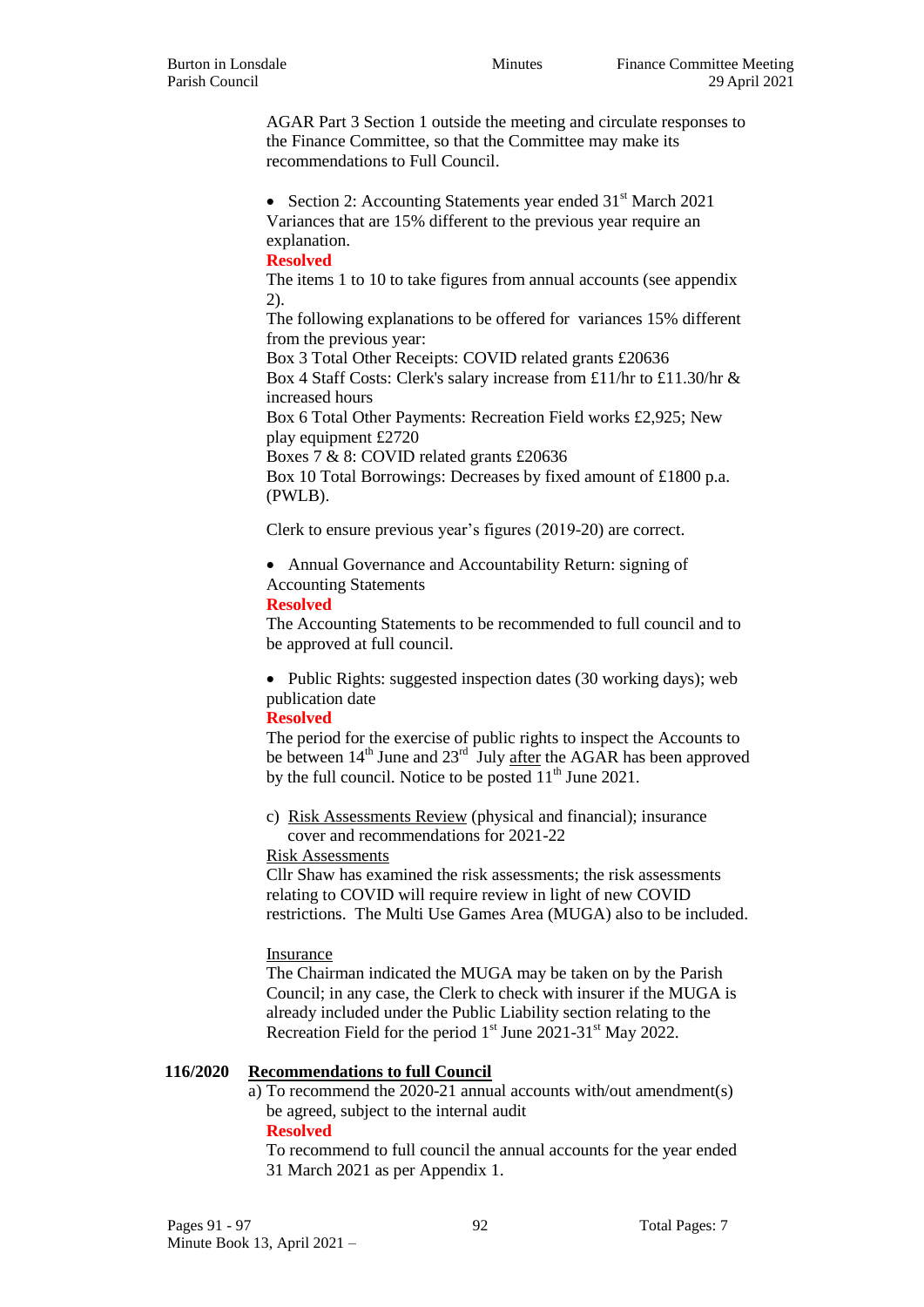b) To propose to full council the items in 2b above.

To propose at the full council meeting on  $27<sup>th</sup>$  May 2021 the Annual Governance and Accounting Return (AGAR) be completed as resolved in item 2b above.

c) To submit AGAR Return 2020-21 Part 3 to the external auditor by latest 2<sup>nd</sup> July 2021

**Resolved**

To recommend to full council the AGAR Part 3 2020/21 be submitted to the external auditor.

d) To recommend the risk assessment findings with/out amendments, and any subsequent amendments to insurance cover. **Resolved**

To recommend to full council the risk assessments be amended to reflect item 2c.

e) To review insurance provision for the period  $1<sup>st</sup>$  June 2021 to 31 $<sup>st</sup>$  May</sup> 2022 under 3rd year of 3 year agreement.

**Resolved**

The Clerk to report to full council the results of enquiries regarding Public Liability insurance for the MUGA.

## **117/2020 Finance for April 2021**

- a) Bank balances, including receipts since statement date
- The Clerk reported finances as per the Appendix 3.

b) Payments of budgeted and non budgeted items April 2021 The below list of payments was circulated to the Committee for information prior to this meeting:

| chq#     | <b>Payments April 2021</b>                      | VAT    | Gross    |
|----------|-------------------------------------------------|--------|----------|
| D/D      | Octopus Energy re March pavilion<br>electricity | 2.39   | 50.12    |
|          | NYCC: street lighting energy Apr 20 -           |        |          |
| 2518     | Mar 2021                                        | 216.32 | 1,297.92 |
| 2519     | S Gregory; April salary                         |        | 138.36   |
| Resolved |                                                 |        |          |

To approve the above payments; to sign cheques outside the meeting.

## **118/2020 Date, time and venue next Parish Council meeting**

The Chairman explained that, as of  $7<sup>th</sup>$  May 2021, council meetings must be held face to face. The Village Hall has sufficient room to hold meetings giving councillors and the public enough room to space themselves from each other. The insurer's advice about how to hold a Covid secure face to face meeting recommends keeping the meeting as short as possible and it only being attended by people who are absolutely necessary. Therefore any item that has no urgent business (for example the routine reports) should be removed from the agenda, limiting it to only include items which require discussion or decisions. The public announcement of the meeting should explain that the meeting is open to the public but people should only consider attending if they need to participate in an item on the agenda. This would of course mean that they could still attend to make a statement or raise an issue because that would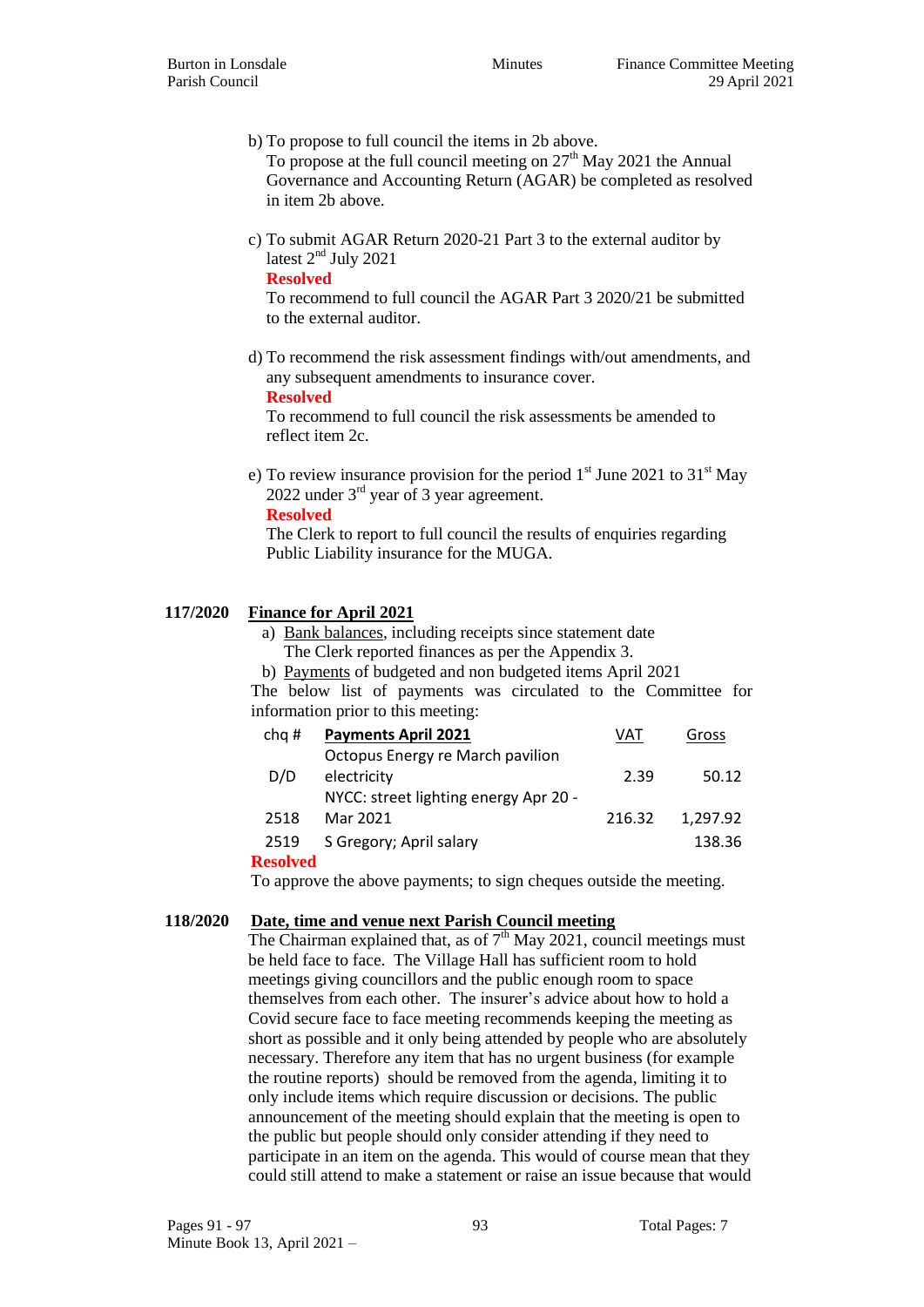still be an agenda item. Cllr Handley suggested a booking system might be used to help manage how many people attend meetings. The Chairman proposed and it was

**Resolved**

The agendas are for essential items requiring discussion and/or decisions only; that the public announcement explains the meeting is open to the public, advising attendance only if participation in an agenda item is required. The public may also make a statement, or raise an issue. The public to be encouraged to book in with the Clerk, to help manage numbers attending.

A formal risk assessment to be done for meetings; to request sight of the Village Hall Committee's risk assessment for Hall users.

#### **Resolved**

The below provisional meeting dates, COVID restrictions prevailing at date:

13 May 2021: Recreation Field Committee meeting; 7.30pm, Sports Pavilion

27 May 2021: Annual Parish Council & full council meeting; 7.30pm Village Hall

24 June 2021: Annual Parish Meeting; 7.30pm Village Hall

The meeting closed at 8.10pm.

**Signed ......................................................... Dated ...................................**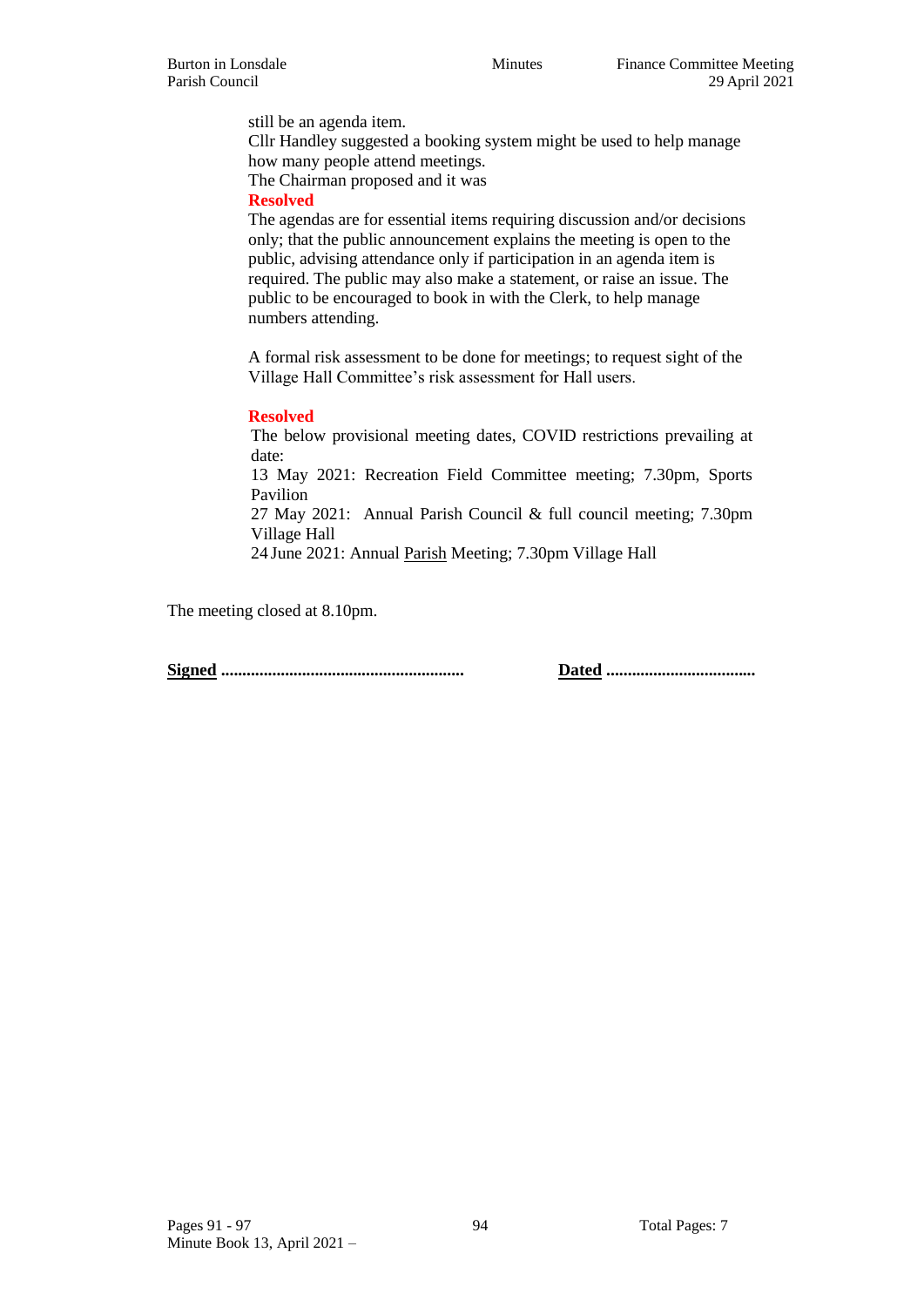## **Appendix 1**

## **Year Ended 31st March 2021 Draft Accounts**

| year end  |                                  | year end  |
|-----------|----------------------------------|-----------|
| 31.03.20  |                                  | 31.03.21  |
|           | <b>Receipts</b>                  |           |
| 17,000.00 | Precept                          | 17,500.00 |
| 72.86     | <b>Bank Interest</b>             | 16.30     |
| 300.00    | Sundry Income                    | 0.00      |
| 7,958.56  | Grants/Donations                 | 712.90    |
| 0.00      | COVID grants                     | 20,636.00 |
| 2,797.00  | <b>Hire Fees</b>                 | 925.00    |
| 374.09    | Miscellaneous                    | 205.46    |
|           | 1,716.70 VAT Refund Received     | 6,019.99  |
| 30,219.21 | <b>Total Income</b>              | 46,015.65 |
|           |                                  |           |
|           | <b>Payments</b>                  |           |
|           |                                  |           |
| 1,072.40  | Administration                   | 1,040.32  |
| 2,393.52  | <b>Staff Costs</b>               | 2,810.58  |
| $0.00\,$  | Section 137 Payments             | 238.90    |
| 6,942.08  | <b>Village Projects</b>          | 8,808.63  |
| 984.72    | Utilities excl Rec Field         | 1,062.76  |
| 580.58    | <b>Street Lights Maintenance</b> | 0.00      |
| 1,926.36  | Street Lights Loan repayment     | 1,887.48  |
| 1,788.29  | Maintenance                      | 3,296.08  |
| 3,325.17  | <b>Rec Field Committee</b>       | 5,938.33  |
| 2,742.33  | Sports Pavilion project          | 0.00      |
| 3,052.65  | Sports Pavilion: maintenance     | 1,568.86  |
| 328.00    | Subscriptions                    | 370.00    |
| 1,347.98  | Insurances                       | 1,386.92  |
| 0.00      | Room Hire                        | 214.97    |
| 490.00    | <b>Audit Fees</b>                | 490.00    |
| 0.00      | Donations                        | 0.00      |
| 151.48    | <b>Sundries</b>                  | 179.32    |
| 0.00      | Elections                        | 0.00      |
| 0.00      | Petty Cash                       | 0.00      |
| 3,201.75  | VAT Paid                         | 3,327.70  |
| 30,327.31 | <b>Total Expenditure</b>         | 32,620.85 |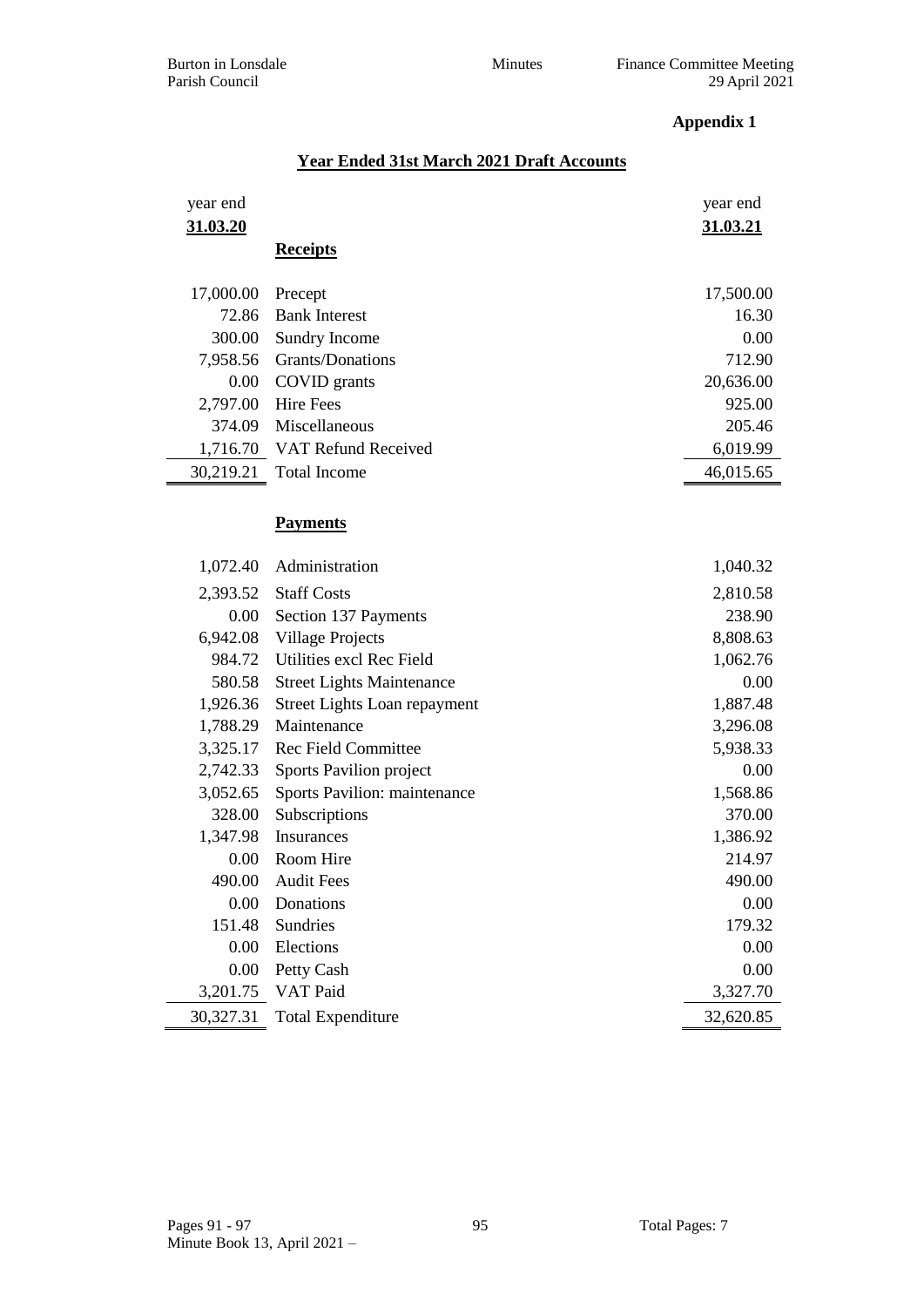Burton in Lonsdale Minutes Finance Committee Meeting Parish Council 29 April 2021

# **Cumulative Fund Balance**

| y.e. 31.3.20 |                                   | y.e. 31.3.21 |
|--------------|-----------------------------------|--------------|
|              | 32,389.53 Balance brought forward | 32,281.43    |
|              | 30,219.21 Add total receipts      | 46,015.65    |
| 62,608.74    |                                   | 78,297.08    |
|              | 30,327.31 Less total payments     | 32,620.85    |
|              |                                   |              |
|              | 32,281.43 Balance carried forward | 45,676.23    |

# **Appendix 2**

#### **Variances 2020-21**

|                |                                             | Last Year | This Year | Variance | %age      |
|----------------|---------------------------------------------|-----------|-----------|----------|-----------|
|                |                                             | 2019-20   | 2020-21   | £        | change    |
| Box            |                                             |           |           |          |           |
|                | <b>Balances Brought</b>                     |           |           |          |           |
| 1              | Forward                                     | 32,390    | 32,281    | $-109$   | $-0.34%$  |
| $\overline{2}$ | <b>Annual Precept Received</b>              | 17,000    | 17,500    | 500      | 2.94%     |
| 3              | <b>Total Other Receipts</b>                 | 13,219    | 28,516    | 15,297   | 115.72%   |
| 4              | <b>Staff Costs</b><br>Loan Interest/Capital | 2,394     | 2,810     | 416      | 17.39%    |
| 5.             | Payments                                    | 1,926     | 1,887     | $-39$    | $-2.00%$  |
| 6              | <b>Total Other Payments</b>                 | 26,007    | 31,698    | 5,691    | 21.88%    |
| 7              | <b>Balances Carried Forward</b>             | 32,281    | 45,676    | 13,395   | 41.50%    |
| 8              | Total Cash & Investments                    | 32,281    | 45,676    | 13,395   | 41.50%    |
| 9              | <b>Total Fixed Assets</b>                   | 220,720   | 226,659   | 5,939    | 2.69%     |
| 10             | <b>Total Borrowings</b>                     | 4,500     | 2,700     | $-1,800$ | $-40.00%$ |